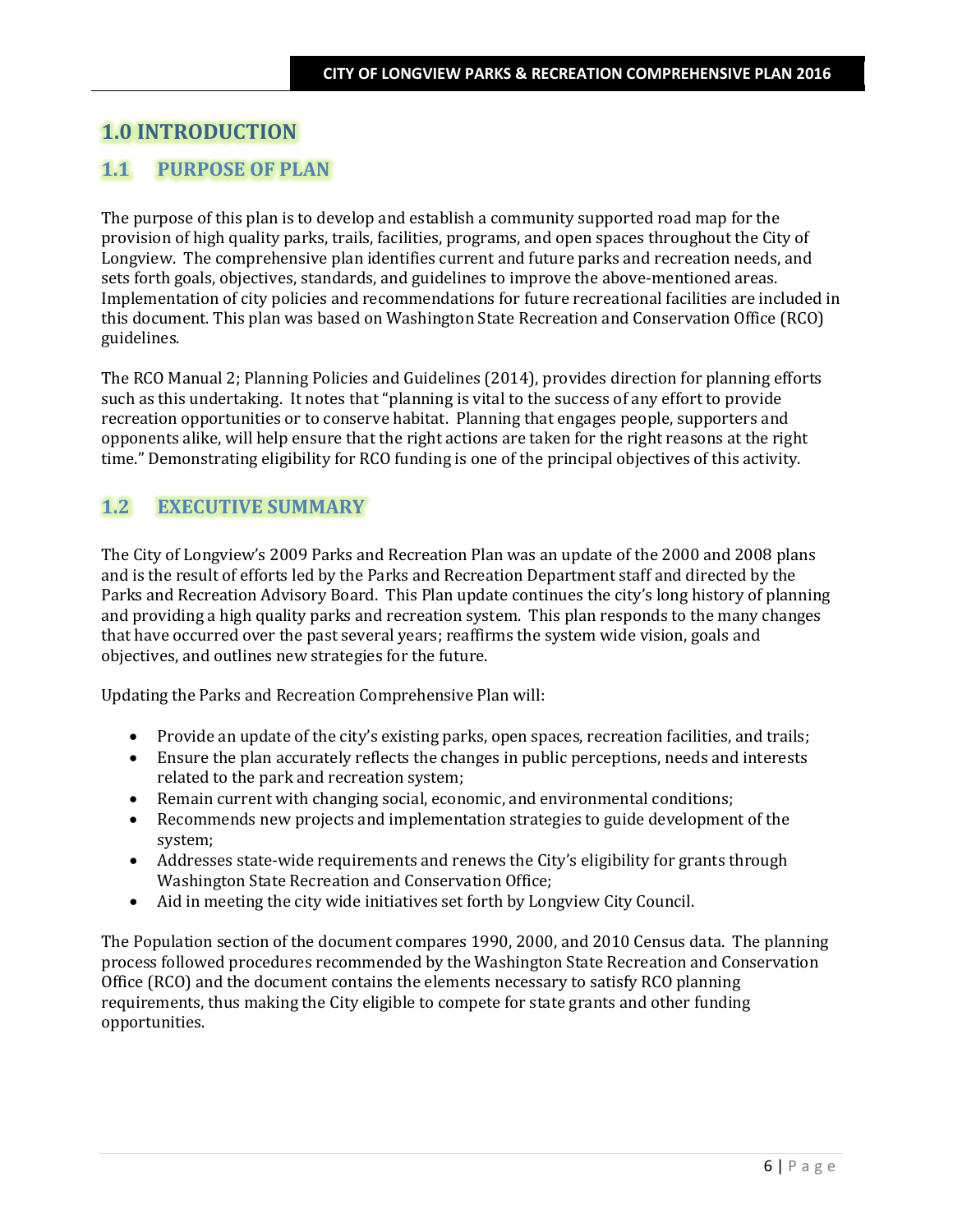### **1.3 PLANNING PROCESS**

The planning process for preparing the Parks and Recreation Comprehensive Plan update comprised of four phases depicted below.



- **Analysis and Review:** The initial phase consisted of a review of changes since the 2009 Parks and Recreation Comprehensive Plan, including changes in land use, system inventory, park improvements, funding opportunities and partnerships.
- **Community Needs Assessment:** During this phase, the planning team conducted public outreach using a range of sources, and met with City staff and community stakeholders to create a strong foundation to base the plan.
- **Plan Development:** During the third phase, the planning team collected input from the community and discussed the preferred future system with City staff and the Parks and Recreation Advisory Board. The planning team also revisited the goals and objectives with the outcomes of the first phase and developed updated recommendations and directions for the Comprehensive Plan update.
- **Plan Adoption:** The Plan Adoption phase consisted of Draft Plan development with a detailed implementation strategy, public hearings to review the plan, and adoption by City Council.

### **1.4 PUBLIC PARTICIPATION**

Involvement from the public is a major contributor towards the Park and Recreation Comprehensive Plan update. The planning team solicited feedback from community members, stakeholders, and City leaders in a variety of ways to ensure that the updated plan reflects the priorities and needs of the community.

This plan relied on the following primary public outreach opportunities:

• **Community Survey:** The survey was a key tool for broadening participation and validating the input received via the community intercept events. The design on the survey allowed for comparison of the findings from the survey in 2009. There were 739 surveys were completed in 2015 (Appendix A - provides a detailed summary of survey)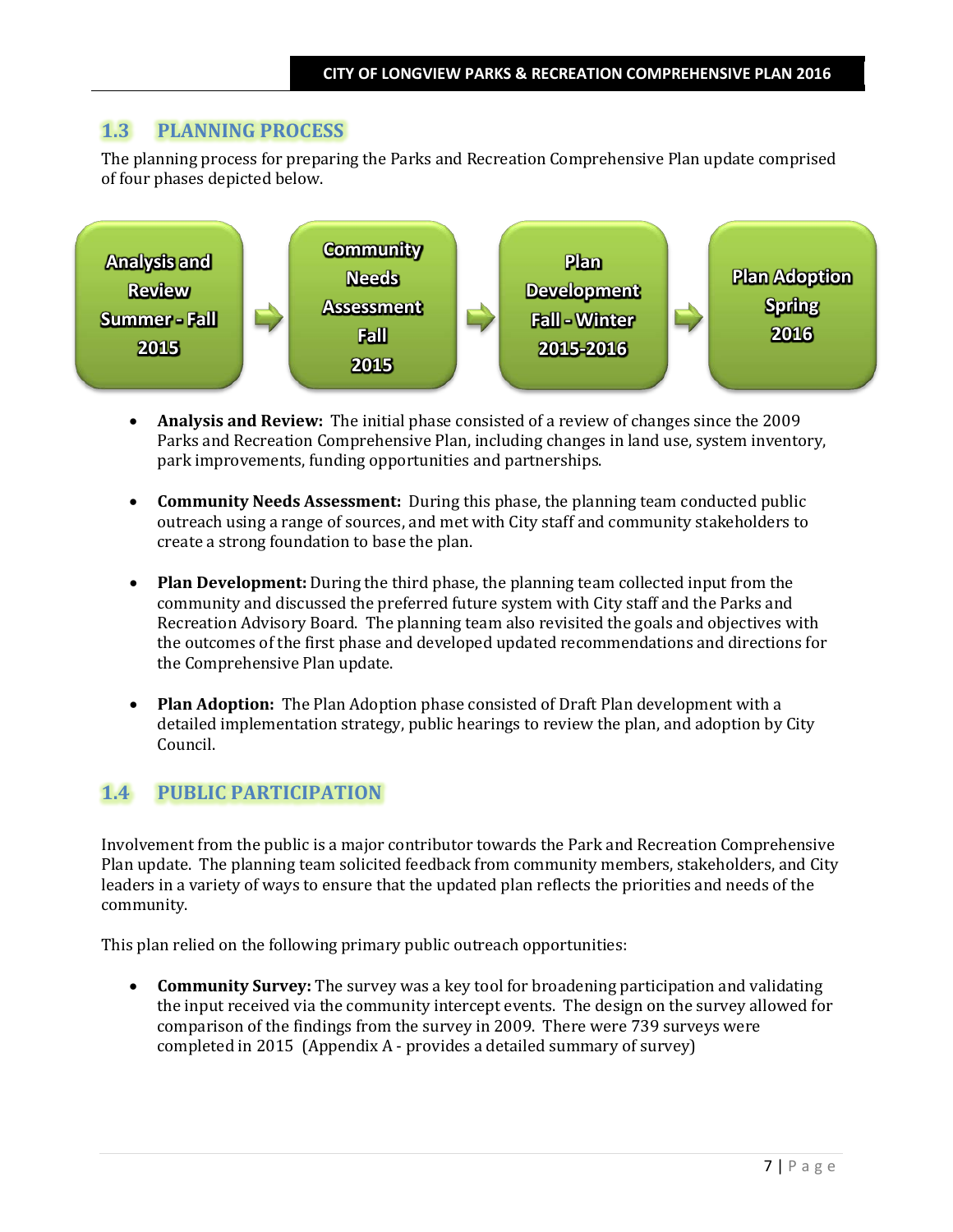- **City Website:** The City's main website, along with the Parks and Recreation websites, provided information about the Plan and the community involvement opportunities to the public throughout the planning process.
- **City Staff Strategy Session:** The planning team met with City department heads from parks, planning, and public works to identify opportunities, challenges, and needs facing the system. This meeting also served to refine key recommendations in the updated plan.
- **Public Meetings:** The planning team worked with Park and Recreation Advisory Board, Mint Valley Golf Advisory Board, and Visual Arts Commission throughout the stages of the planning process. These meetings served as a time to go through each section of the plan and provide for feedback and suggestions from the advisory groups along the way.
- **Community Forum and Events:** These activities allowed the public to learn about the plan at specific Comprehensive Plan public meetings and at popular community events.There were two events during while the survey was open which consisted of a series of open ended topics that allowed participants to express their needs and provide comments related to the future of the system. Members of the planning team were available to respond to questions and provide more detailed information about the project. The planning team also used Parks and Recreation special events to educate, promote, and announce the community survey.

### **1.5 AMENDING THE COMPREHENSIVE PLAN**

The planning process for parks, recreation, and open space does not end with the adoption of the Comprehensive Plan. Throughout the next six years, factors such as population growth, new development, land acquisition, and community need could directly affect the planning for the future. The City will take a pro-active approach to track the progress of the plan to ensure it meets the needs of the community and make amendments as needed.

- **Development Review** All planning throughout the City should be consistent between planning documents. This is crucial to ensure that smart growth and forward thinking development options include parks, recreation, and open space especially in areas of deficiency laid out within the plan.
- **Two Year Review** The City, along with the appropriate board, should review the plan every two years to ensure that amenities, facilities, or other significant changes are reflected within the plan. This will enable the City to show a measurable impact of daily work and guide future decisions. A two year work plan that includes short term accomplishments, goals, and future initiatives should take place three times throughout the six year plan.
- **Six Year Update** Every six years the City will undergo a full comprehensive update of the plan to maintain the eligibility of state and federal park and recreation grants.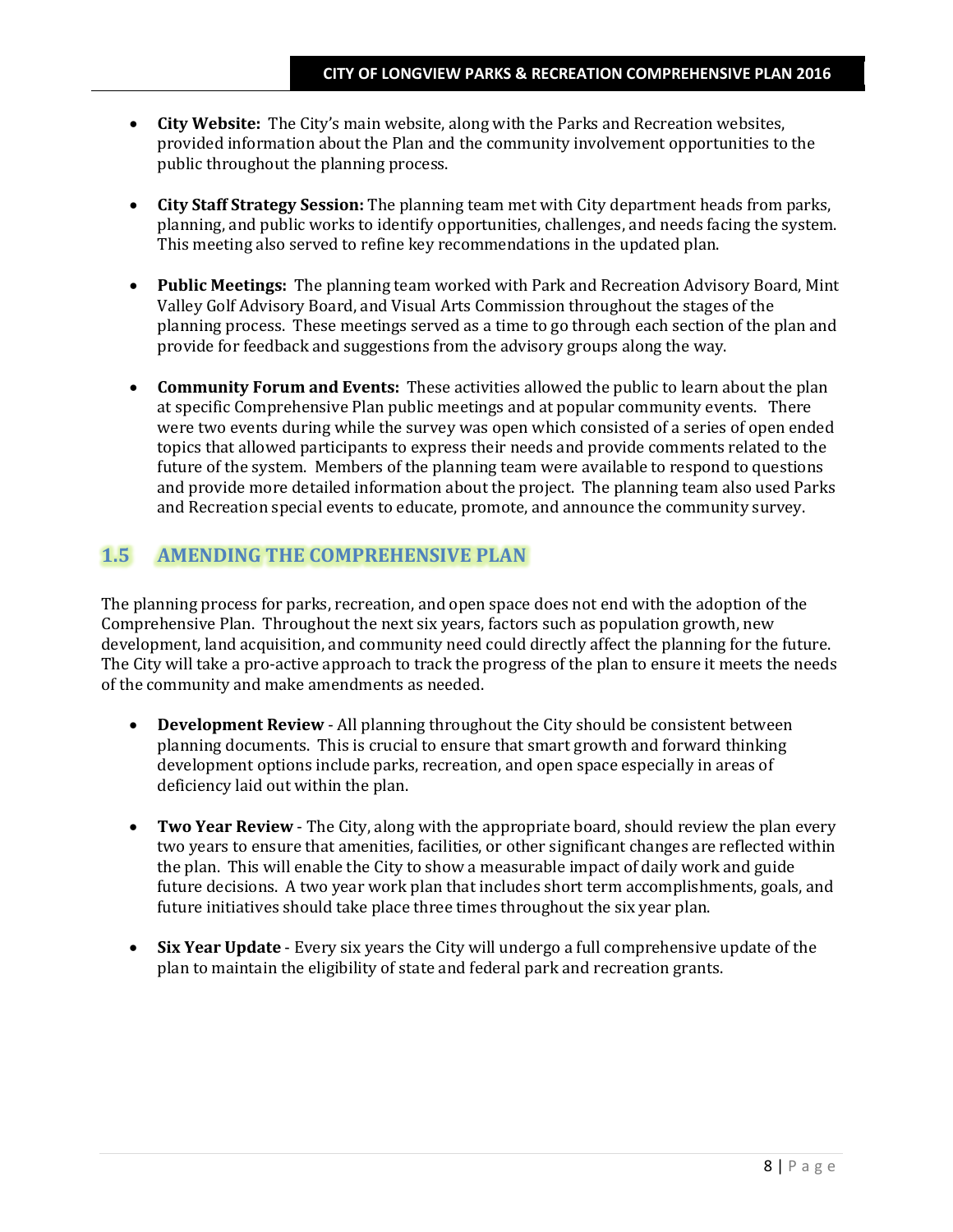## **1.6 PARKS AND RECREATION DEPARTMENT CORE VALUES AND MISSION**

Residents of the City of Longview recognize the many benefits provided by parks, trails, open space, and recreation programs. Parks and recreation facilities help to conserve the natural environment, build stronger communities, foster healthier lifestyles, and enhance the quality of life for the community. The Longview Parks and Recreation Department plays a critical role in providing these benefits, in accordance with our core values: Excellent Service, Play & Creativity, Lifestyle Enrichment, Unity & Collaboration, and Conservation.

Our mission is to "Create a healthy community by providing high quality parks and recreation services to everyone." We commit to our mission by programming quality recreational opportunities that address the needs of our community; protect the natural environment through a diversified system of parks and open space; and preserve a quality living environment for future generations.

### **1.7 DEPARTMENT ORGANIZATION**

There are three divisions within the Parks and Recreation Department, consisting of the Recreation Services Division, Parks Services Division, and Mint Valley Golf Course Division. The Parks and Recreation Director is responsible for the overall management and operation of the department as a whole. The Director is also the liaison between the department and the City Manager, City Council, citizen boards and commissions, and other department directors.

#### **RECREATION SERVICES DIVISION**

The Recreation Services Division is responsible for the administration of recreation programs and activities offered by the city including special events such as "Concerts in the Park." There are six full-time employees; approximately 24 part-time employees; 150 to 200 volunteers donating 1000's of hours; and approximately 50 individuals that provide programs on a contractual basis.

Recreation provides comprehensive year-round programs and events designed to meet the needs of the community. Programs are funded through a combination of fees, charges, sponsorships, donations, and general fund resources. Where feasible, the division's philosophy is to set program fees to cover the direct costs of providing programs and a portion of the indirect or administrative costs, including marketing and staffing. However, for many programs that serve vulnerable populations, including those for senior citizens, youth, at-risk teens, and individuals with special needs, it is policy not to charge full rates that would guarantee full cost recovery.

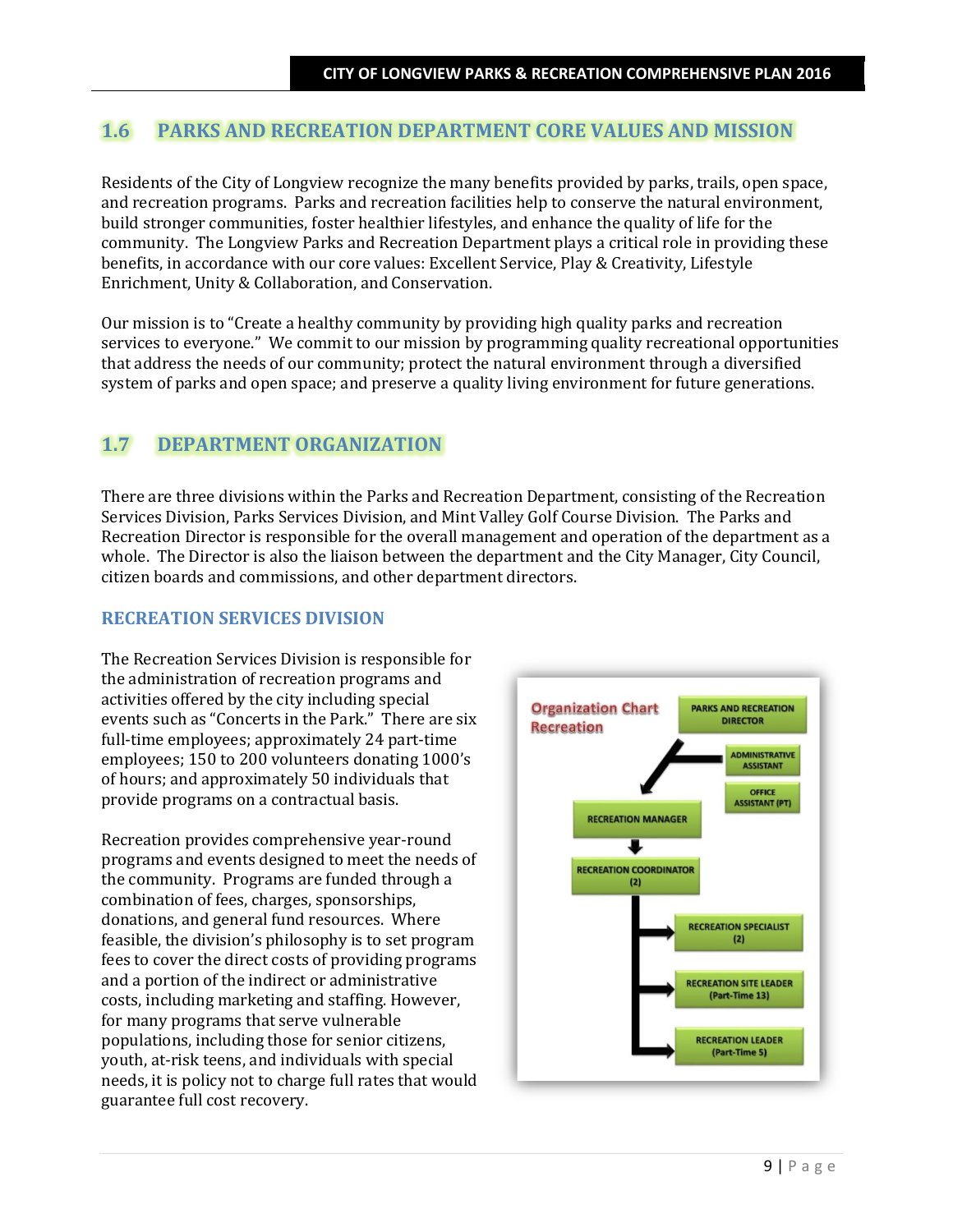#### **PARK SERVICES DIVISION**

The Parks Services Division maintains parks; sports facilities; boulevards; grounds of City Hall and the library; trails; undeveloped park lands; and beautification sites throughout the city. Responsibilities include care of turf; shrubs and flowerbeds; irrigation and water systems; trail maintenance; installation and maintenance of playground equipment; cleaning and maintenance of restroom facilities; and oversight of park amenities such as tennis courts, fountains, athletic fields, skate park, and boat launch. A Parks Manager oversees the parks and urban forestry division, 11 full-time field employees on staff, and a varying number of part-time employees working seasonally spring through fall.

#### **URBAN FORESTRY**

The Urban Forestry Division is responsible for the care and maintenance of 14,000+ street, park, and city owned property trees located throughout the city. The Parks Manager oversees the maintenance including: pruning; removal; stump grinding; insect and disease



control; and planting of replacement trees. Hand watering, staking, hazard evaluations, and sonic tomography are also completed by this division, which currently employs two full-time field employees and one part-time employee.

#### **MINT VALLEY GOLF COURSE**



The Golf Course Division is responsible for the administration of all operations relating to the golf course including: an 18-hole championship golf course; 6-hole par 3 course; covered driving range; chipping and sand bunker areas; practice green; pro-shop; restaurant facility; maintenance facility; and two power cart storage facilities. The division employs two fulltime maintenance employees and up to 10 part-time employees depending upon the weather and need of the course. The pro-shop and restaurant operations are contracted to a manager who employs his/her own staff. He/she retains a percentage of the green fees, lessons, cart rentals, driving range rentals, all of the proshop equipment sales, and restaurant revenue. The golf course does not receive any city general fund revenue to help offset operating expenditures. It is required to be a self-sustaining operation supported by fees and charges.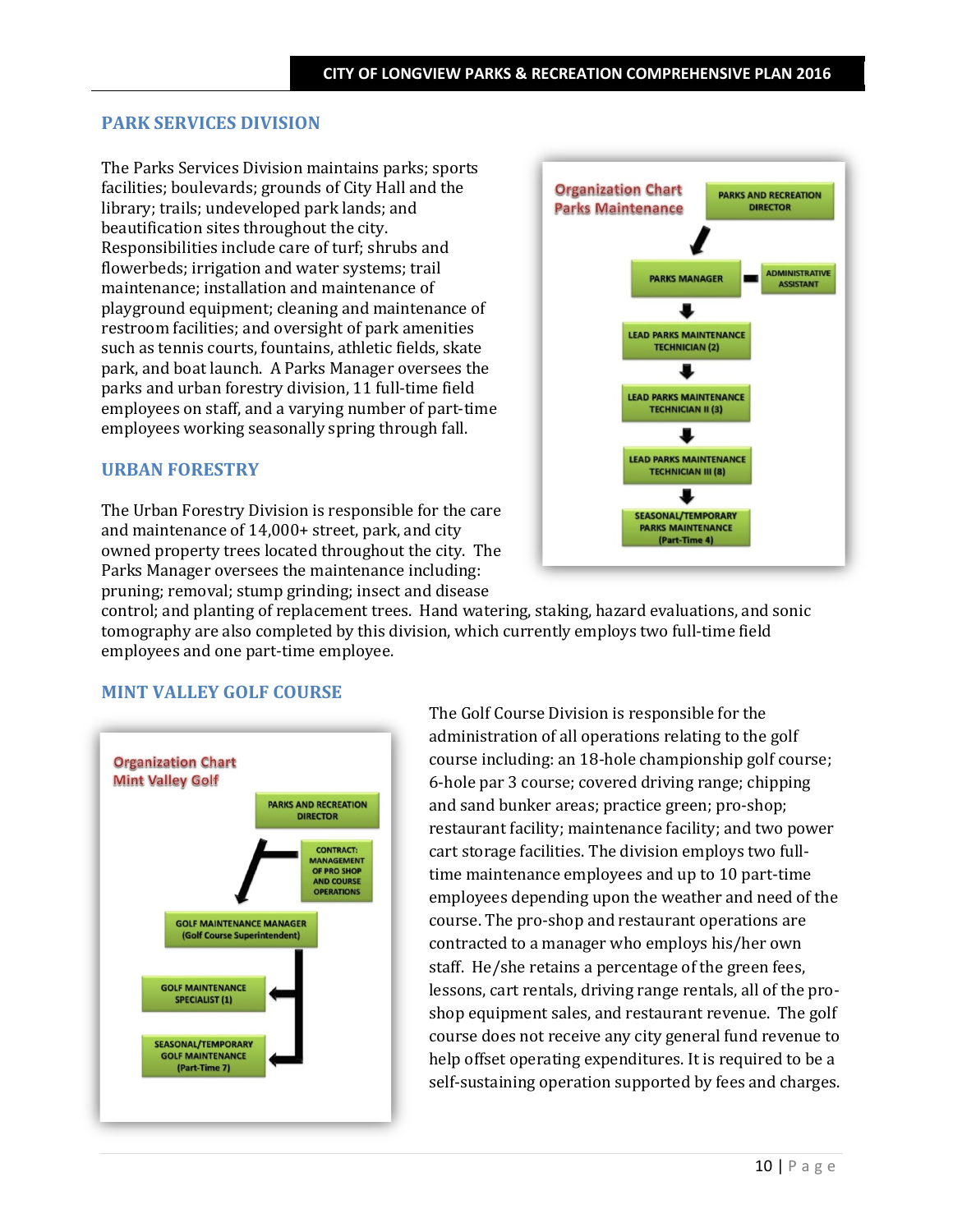#### **MINT VALLEY RACQUET AND FITNESS COMPLEX**

Although the racquet and fitness complex management is not considered a stand-alone division of the Parks and Recreation Department, the facility falls under the umbrella of the department. The indoor facility features four tennis courts, four racquetball courts, a viewing lobby, fitness center with cardiovascular station and free weights, a small pro-shop, and locker rooms. Other than competitive play in tennis and racquetball, the courts are used for pickleball, walleyball, lessons, and rentals. Currently, it is managed and operated by an outside contractor. The contractor is responsible for all aspects of the facility with the exception of capital improvements.

### **1.8 BOARDS, COMMISSIONS,AND COMMITTEES**

There are three volunteer groups that assist the Parks and Recreation Department and play an advisory role to the Director of Parks and Recreation and the City Council.

#### **PARKS AND RECREATION ADVISORY BOARD**

This five member board performs the duties as provided by the laws of the state relating to boards of park commissions. They make recommendations to City Council concerning acquisition, planning development, grant awards, park design, tree policies, and naming of parks. They advise regarding facility and recreation fees, policies and planning development, and establishing rules and regulations governing the division. They also serve as the Tree Board and the Play Board.

#### **VISUAL ARTS COMMISSION**

This five member commission is authorized to take action on behalf of the city, to encourage, conduct, sponsor, or co-sponsor public programs with the goal of enhancing and promoting the further development and public awareness/interest in the visual arts. They make recommendations to the City Council concerning the acquisition and location of public art.

#### **MINT VALLEY GOLF COURSE ADVISORY COMMITTEE**

This five member advisory committee acts as a liaison between the golfing public and the golf course division in order to provide feedback regarding division needs and operations. They perform studies and make recommendations concerning long-range planning and development, as well as assist with financial decisions, policy matters, and operations decisions.

### **1.9 BENEFITS OF PARKS AND RECREATION**

Health and wellness issues continue to arise in Cowlitz County, as noted by articles within the local newspaper as well as the Cowlitz County Report Card on Health. Parks and recreation programs are excellent ways to introduce or continue with physical activity and helping to encourage lifelong fitness habits. According to the California State Parks Recreation Planning Division<sup>1</sup>, there are numerous benefits to parks and recreation.

<span id="page-5-0"></span> <sup>1</sup> The Health and Social Benefits of Recreation, *An Element of the California Outdoor Recreation Planning Program,*